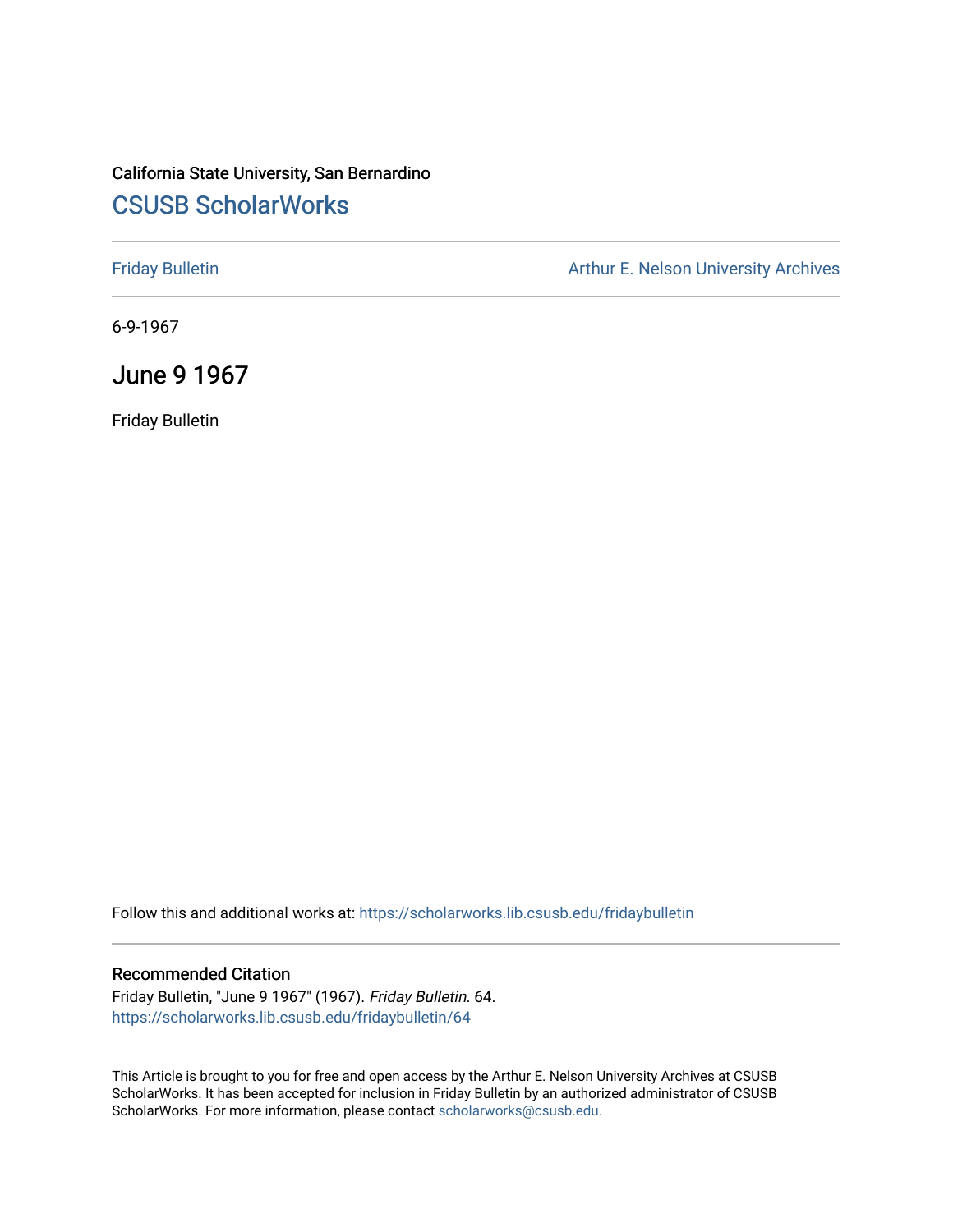# CALIFORNIA STATE COLLEGE AT SAN BERNARDINO

**June 9, 1967** 

## The BULLETIN

#### **COMMENCEMENT**

**All College personnel and their families are welcome at Commencement exercises to be held on the Mall at 5;30pm on Saturday:, 'June 10, Everyone is also welcome at the reception afterwards.** 

#### **HOLIDAY SCHEDULES**

**<sup>1</sup>You are reminded of the Library Schedule for next week - closed on**  Saturday and Sunday, but open 8:00am. to 5:00pm. during the week. During **Summer Session the Library will also be open evenings Monday through Thursday,**  Saturdays from 9:00am. to 1:00pm. and Sunday afternoons from 1:00 to 5:00.

**( The Duplicating Center will be closed for two full weeks beginning June 19, This means the last day for work will be June 16, You are also reminded that, while the Duplicating Center will re-open on July 3, the following day, July 4, will be a holiday. We all wish Jim Gooch a very**  pleasant, well-deserved vacation.

**Cafeteria hours for June 12 through the 16th will be 9s30 to 3:00. Hours during Summer Session will be announced later.** 

#### **GROUND-BREAKING FOR GYM**

<sup>j</sup>**Would you believe that Mike O'Gara did it with his golf club? Watch Tor evidence in the SUN-TELEGRAM, President Pfau and representatives of Uadd and Kelsey, the architectural firm, and Coastate Builders, the contractors, gathered on Tuesday morning at 10s15 to watch Mr, O'Gara dig the first hole.** 

#### **STUDENT ACTIVITIES**

The Senior Class, under the able and earnest direction of Michael **Abernathy, is presenting a Time Capsule to the College, It will be buried under a brass plaque near the flagpole. Containing news items, essays by President Pfau and other members of the faculty, and photos, the cylinder is to be opened by the Class of 1977,** 

**Theta Psi Omega earned over \$40 on their car-wash last week. On June 14th this club will be making their presentation of 15 school atlases to Mt, Vernon Elementary School where they have been conducting a Tutorial Project for the last two years.** 

**<sup>J</sup>' Scholarship winners for 1967-68 have been announced, Theodore Krug**  has again won the CSCSB Scholarship. This will be Mr. Krug's senior year. **IA history major, he plans a teaching career.**